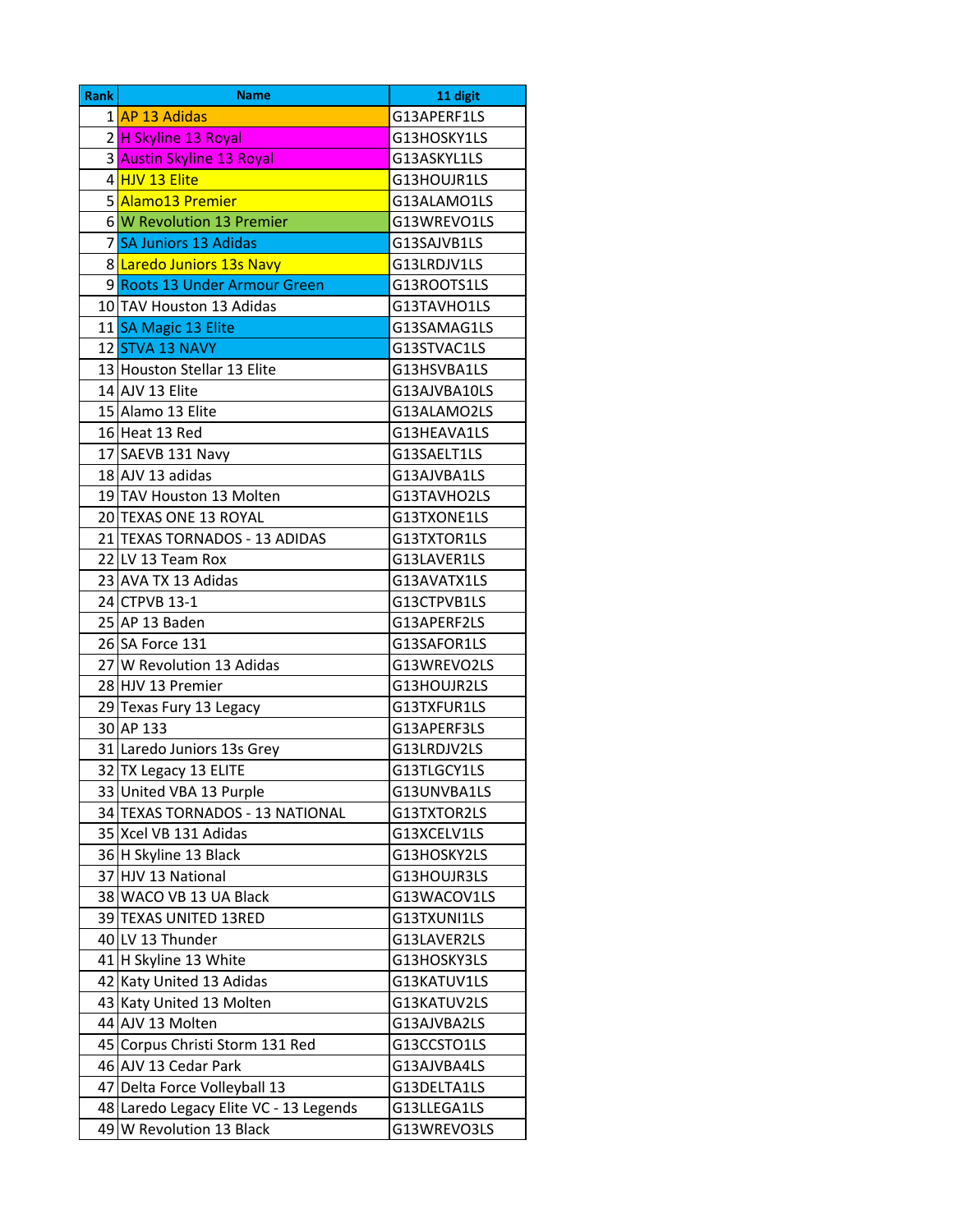| Rank | <b>Name</b>                        | 11 digit     |
|------|------------------------------------|--------------|
|      | 50 Waco Lightning 13-1             | G13WACLV1LS  |
|      | 51 Brazos Valley 13 National       | G13BVJRS1LS  |
|      | 52   IMPACT-131                    | G13IMPAC1LS  |
|      | 53 TX VISION 13                    | G13TXVIS1LS  |
|      | 54 Alamo 13 Gold                   | G13ALAMO3LS  |
|      | 55 SA Juniors 13 National          | G13SAJVB2LS  |
|      | 56 H Skyline 13 Silver             | G13HOSKY4LS  |
|      | 57 Angelo RISE 13-2 Gold           | G13ANGRV2LS  |
|      | 58 Asics Willowbrook 13Gold        | G13AWBVB1LS  |
|      | 59 WCJ 13 WHITE                    | G13WASHC1LS  |
|      | 60 AVA TX 13 Attack                | G13AVATX2LS  |
|      | 61 Texas Coastal 13 Maroon         | G13TXCOA1LS  |
|      | 62 TNT SA 131 BLACK                | G13TNTVB1LS  |
|      | 63 TXTFV 131 TopGun                | G13TXTFV1LS  |
|      | 64 Predators United Volleyball 13U | G13PREUV1LS  |
|      | 65 TX LEGACY 13 NATIONAL           | G13TLGCY3LS  |
|      | 66 Brazos Valley 13 Mizuno         | G13BVJRS2LS  |
|      | 67 Coastal 13's                    | G13CAVBC1LS  |
|      | 68 Roots 13 Maple                  | G13ROOTS3LS  |
|      | 69 Houston Stellar 13 Premier      | G13HSVBA2LS  |
|      | 70 SA MAGIC 13 Gold                | G13SAMAG5LS  |
|      | 71 ETU 13-Elite                    | G13ETULT1LS  |
|      | 72 Austin Velocity 13s Gold        | G13AVVBC3LS  |
|      | 73 TAV Houston 13 Royal            | G13TAVHO3LS  |
|      | 74 Valley Flames 13U Black         | G13VFLAM1LS  |
|      | 75 CC FORCE 13 CROSSFIRE           | G13CCFOR1LS  |
|      | 76 Hou Stars 13 Adidas             | G13HSTAR1LS  |
|      | 77 Valley Flames 13U Red           | G13VFLAM2LS  |
|      | 78 TEXAS UNITED 13NAVY             | G13TXUNI2LS  |
|      | 79 Friendswood Premier Jrs 13 Gold | G13FRPRE1LS  |
|      | 80 Aggie Elite 13 National         | G13AGELI1LS  |
|      | 81 TX Legends 13 Black             | G13TXLEG1LS  |
|      | 82 League City Sharks 13           | G13LCSHA1LS  |
|      | 83 Valley Venom Volleyball 131     | G13VAVEN1LS  |
|      | 84 STVA 13 RED                     | G13STVAC2LS  |
|      | 85   IMPACT - 132                  | G13IMPAC2LS  |
|      | 86 Heroes 13                       | G13HEROE1LS  |
|      | 87 Austin Skyline 13 Black         | G13ASKYL2LS  |
|      | 88 HC Lightning 131                | G13HCLIG1LS  |
|      | 89 Prime X Volleyball 131          | G13PRXVB1LS  |
|      | 90 Xcel VB 135 Gray                | G13XCELV5LS  |
|      | 91 KVA 13 Black                    | G13KVAVB1LS  |
|      | 92 TIVC 131                        | G13TINFI1LS  |
|      | 93 TEXAS TORNADOS - 13 BLACK       | G13TXTOR3LS  |
|      | 94 AJV 13 Navy                     | G13AJVBA5LS  |
|      | 95 Asics Willowbrook 13Red         | G13AWBVB2LS  |
|      | 96 Catalyst 13 Black               | G13CLUBC3LS  |
|      | 97 Xcel VB 132 Navy                | G13XCELV2LS  |
|      | 98 AP 13 WilCo Yellow              | G13APERF10LS |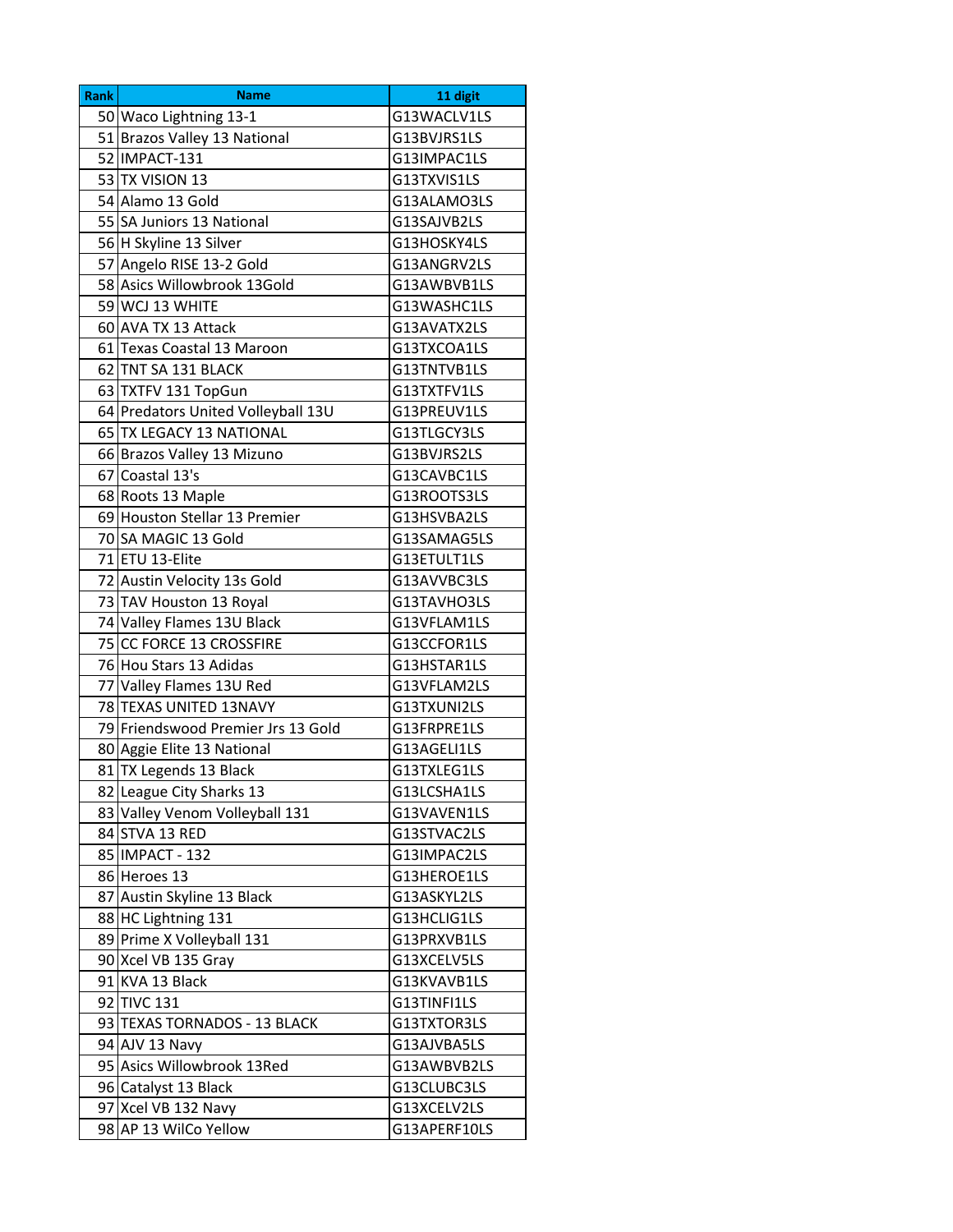| <b>Rank</b> | <b>Name</b>                     | 11 digit     |
|-------------|---------------------------------|--------------|
|             | 99 W Revolution 13 Blue         | G13WREVO4LS  |
|             | 100 Victoria Juniors 13's       | G13VICTO1LS  |
|             | 101 Max Performance 13 Red      | G13MAXPE1LS  |
|             | 102 Austin County - 13 Red      | G13ACELI1LS  |
|             | 103 Texas Fury 13 Unite         | G13TXFUR3LS  |
|             | 104 SA Force 132                | G13SAFOR2LS  |
|             | 105 Poth 13's                   | G13POTHV1LS  |
|             | 106 AP 134                      | G13APERF4LS  |
|             | 107 SETX 13 Elite               | G13SETXE1LS  |
|             | 108 Columbus Classics 13        | G13CCLAS1LS  |
|             | 109 Roots 13 Mesquite           | G13ROOTS5LS  |
|             | 110 Katy United 13 Navy         | G13KATUV3LS  |
|             | 111 BULVERDE 13 ROYAL           | G13BULVE1LS  |
|             | 112 Spike Sport 13 Black        | G13SPSPT1LS  |
|             | 113 GCVA 131 Coast              | G13GCVBA1LS  |
|             | 114 PNG Tribe Elite 13-1        | G13PNGTE1LS  |
|             | 115 Roots 13 Hickory            | G13ROOTS4LS  |
|             | 116 Roots 13 Pecan              | G13ROOTS6LS  |
|             | 117 HCAxis 131                  | G13HCAXI1LS  |
|             | 118 South Shore 13 Mizuno       | G13SSJRS1LS  |
|             | 119 HVA 13 Red                  | G13HVAVB1LS  |
|             | 120 HJV 13 Molten               | G13HOUJR4LS  |
|             | 121 AJV 13 Toro                 | G13AJVBA6LS  |
|             | 122 TEXAS UNITED 13SILVER       | G13TXUNI3LS  |
|             | 123 ME VA 13 ORANGE             | G13MEVBA2LS  |
|             | 124 AJV 13 CTX                  | G13AJVBA11LS |
|             | 125 Club979 VBA 13 Purple       | G13C979V1LS  |
|             | 126 SAFB 13 Firestorm           | G13SAFVB1LS  |
|             | 127 SA Force 133                | G13SAFOR3LS  |
|             | 128 Southern Swing 131          | G13SSWIN1LS  |
|             | 129 HVC 13 Red                  | G13HUGEL1LS  |
|             | 130 TX SPARKS 13 Black          | G13TSPAR1LS  |
|             | 131 Gonzales Revolution 131     | G13GORVC1LS  |
|             | 132 Team Red Athletics 13 Elite | G13TMRED1LS  |
|             | 133 SA Juniors 13 Carolina      | G13SAJVB3LS  |
|             | 134 EC Impact Black 13U         | G13ECIMP1LS  |
|             | 135 BSA 13U                     | G13BSAVB1LS  |
|             | 136 Texas Fury 13 Flex Blue     | G13TXFUR6LS  |
|             | 137 West Texas Juniors 13 Red   | G13WTJRS1LS  |
|             | 138 TCVA 13 Green Adidas        | G13TRICO1LS  |
|             | 139 TX LEGACY 13 ADIDAS         | G13TLGCY2LS  |
|             | 140 Texas Fury 13 Impact        | G13TXFUR2LS  |
|             | 141 Renegades 13 Royal          | G13RENEG2LS  |
|             | 142 WGVBA 13-1                  | G13WGVBA1LS  |
|             | 143 LV 13 Storm                 | G13LAVER3LS  |
|             | 144 TX Legends 13 Blue          | G13TXLEG2LS  |
|             | 145 Country Fire 13             | G13CFIRE1LS  |
|             | 146 WACO VB 13 UA Red           | G13WACOV2LS  |
| 147         | TX Legends 13 Silver            | G13TXLEG5LS  |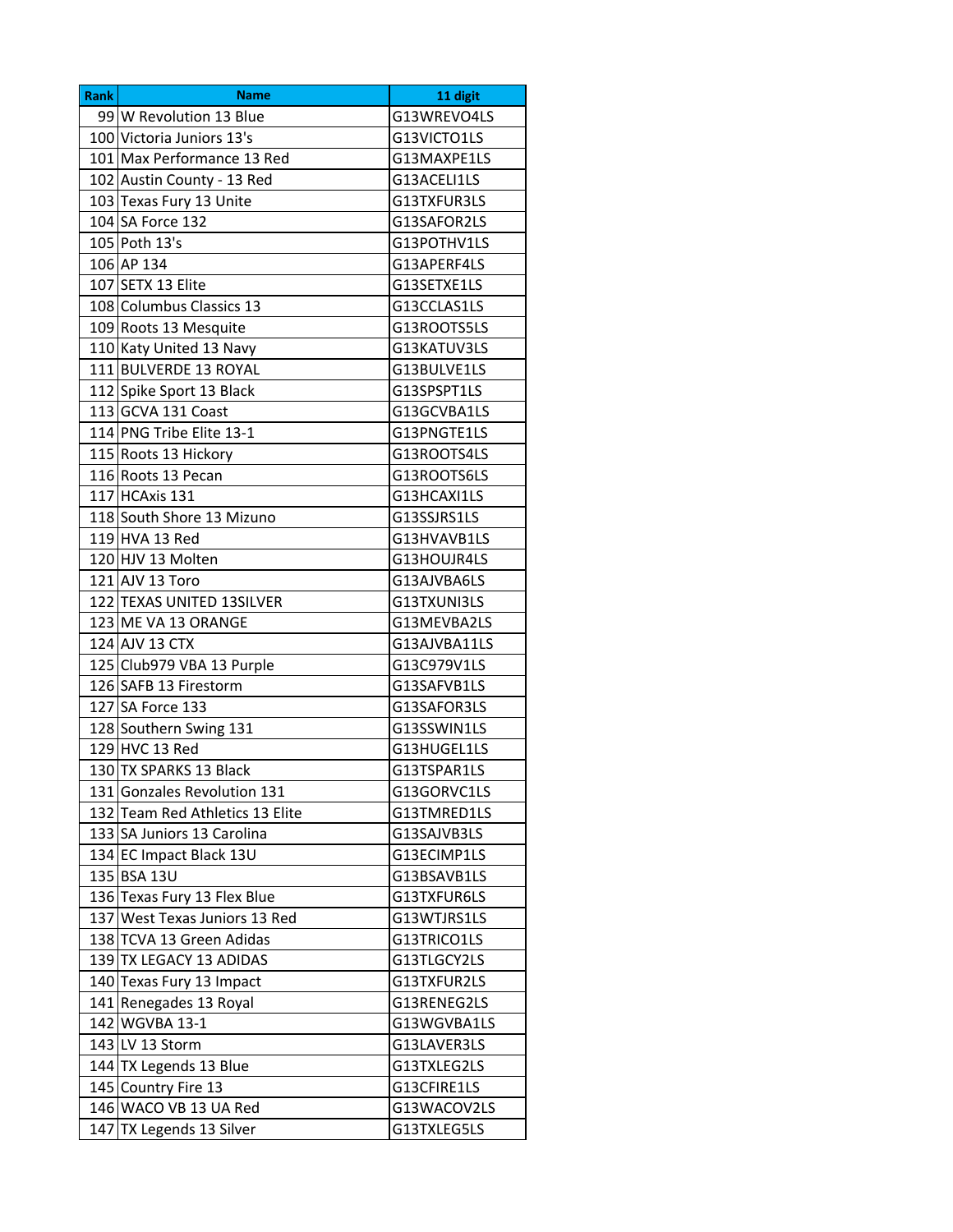| <b>Rank</b> | <b>Name</b>                          | 11 digit     |
|-------------|--------------------------------------|--------------|
|             | 148 Xcel VB 133 Silver               | G13XCELV3LS  |
|             | 149 Texas Tigers 13 Black            | G13TXTIG1LS  |
|             | 150 Texas Diamonds 13 Black          | G13TXDIA1LS  |
|             | 151 Xcel VB 134 White                | G13XCELV4LS  |
|             | 152 Bay Area Volleyball Association  | G13BAVBA1LS  |
|             | 153 KW Revolution 13 Elite           | G13KRVBC1LS  |
|             | 154 Brazos Valley 13 Premier         | G13BVJRS3LS  |
|             | 155 Hazard 13 Black                  | G13HHAZA1LS  |
|             | 156 SA Force 136                     | G13SAFOR6LS  |
|             | 157 New Age 13 Select                | G13NWAGE1LS  |
|             | 158 Alamo 13 Silver                  | G13ALAMO4LS  |
|             | 159 AVA TX 13 Power                  | G13AVATX3LS  |
|             | 160 Hou Stars 13 Black               | G13HSTAR2LS  |
|             | 161 SEV 13 Armour                    | G13SPEDG1LS  |
|             | 162 SAEVB 132 Red                    | G13SAELT2LS  |
|             | 163 SA Force 134                     | G13SAFOR4LS  |
|             | 164 Texas Outlaws 13 Black           | G13TXOUT1LS  |
|             | 165 Strikers 13U Black               | G13STRIK1LS  |
|             | 166 MoCo Jrs 13 Adidas               | G13MOCOJ1LS  |
|             | 167 SA ABYSS 131 Black               | G13SAABY1LS  |
|             | 168 AJV 13 Red                       | G13AJVBA7LS  |
|             | 169 Fr Challenge Elite 13-Royal      | G13FCELI1LS  |
|             | 170 Texas Fury 13 Fusion             | G13TXFUR4LS  |
|             | 171 AP 13 Lite Highlighter           | G13APERF13LS |
|             | 172 Tuv 13 Black                     | G13TXULT4LS  |
|             | 173 FB Xpress 13 Elite               | G13FBXPR2LS  |
|             | 174 SA Lightning 131                 | G13SALIG1LS  |
|             | 175 Katy United 13 Red               | G13KATUV4LS  |
|             | 176 CTPVB 13-2                       | G13CTPVB2LS  |
|             | 177 AP 135                           | G13APERF5LS  |
|             | 178 HCAxis 132                       | G13HCAXI2LS  |
|             | 179 United VBA 13 Gray               | G13UNVBA3LS  |
|             | 180 Hazard 13 White                  | G13HHAZA2LS  |
|             | 181 Cypress PVBA 131 Lauren Regional | G13CYPVA1LS  |
|             | 182 SA Force 135                     | G13SAFOR5LS  |
|             | 183 AVA TX 13 Select                 | G13AVATX4LS  |
|             | 184 AJV 13 APEX                      | G13AJVBA12LS |
|             | 185 Brazos Valley 13 Impact          | G13BVJRS4LS  |
|             | 186 Austin Velocity 13s Purple       | G13AVVBC7LS  |
|             | 187 Laredo Infinity 13U Black        | G13LINFI1LS  |
|             | 188 KC Vipers 131 Black              | G13KCVVB1LS  |
|             | 189 Texas Tigers 13 Orange           | G13TXTIG2LS  |
|             | 190 Texas 512 VBC 13 Orange          | G13TX5121LS  |
|             | 191 Allegiance 13 Red                | G13ALLEG4LS  |
|             | 192 Texas Fury 13 Flex White         | G13TXFUR7LS  |
|             | 193 SA Empire 13 Gold                | G13SAEMP1LS  |
|             | 194 Wimberley AC 131                 | G13WACVB1LS  |
|             | 195 Strikers 13U Red                 | G13STRIK2LS  |
|             | 196 CC Starlings 131                 | G13CCSTR1LS  |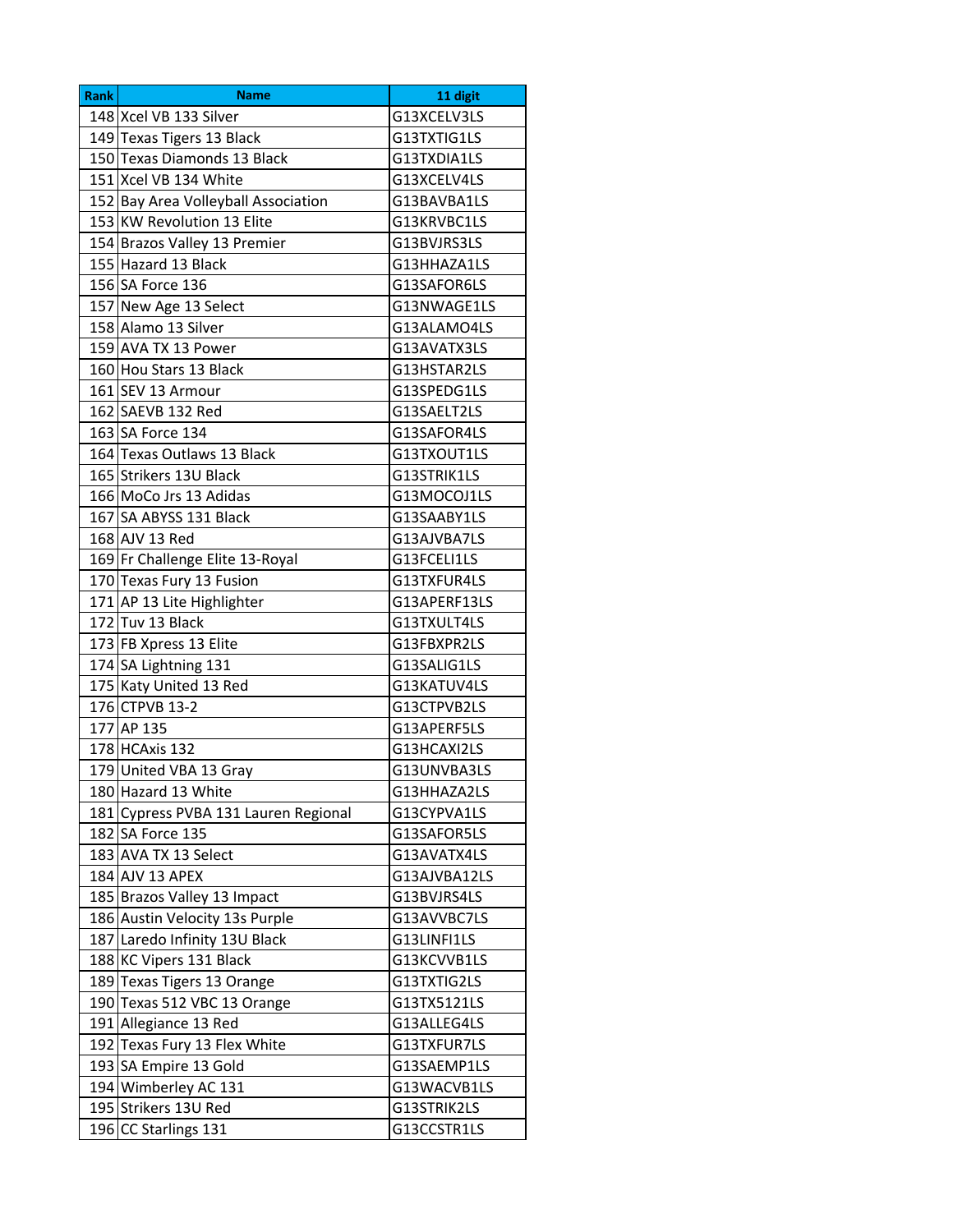| <b>Rank</b> | <b>Name</b>                            | 11 digit     |
|-------------|----------------------------------------|--------------|
|             | 197 SA Legacy 13U                      | G13SALEG1LS  |
|             | 198 Superior 13 Adidas                 | G13SSVBC1LS  |
|             | 199 EAST TEXAS ELITE - 131             | G13ETEVA1LS  |
|             | 200 Austin Velocity 13s Silver         | G13AVVBC6LS  |
|             | 201 Belton Jrs 131                     | G13BELJR1LS  |
|             | 202 Ignite VBC 13 Blaze 2022           | G13IGNIT1LS  |
|             | 203 Tuv 13 Green                       | G13TXULT3LS  |
|             | 204 Waco Lightning 13-2                | G13WACLV2LS  |
|             | 205 CYDI 13 Red                        | G13CYDIV1LS  |
|             | 206 AP 13 Lite Black                   | G13APERF15LS |
|             | 207 Hard Hitters 13u                   | G13HARDH1LS  |
|             | 208 Austin Velocity 13s Green          | G13AVVBC4LS  |
|             | 209 Texas Heat 13 Black                | G13TXHEA1LS  |
|             | 210 Texas Pride Volleyball 131         | G13TXPRI1LS  |
|             | 211 Euroway 13 Teal                    | G13EUROW1LS  |
|             | 212 TX Thunder 13                      | G13TXTHU1LS  |
|             | 213 AVA TX 13 Extreme                  | G13AVATX5LS  |
|             | 214 W Revolution 13 Gold               | G13WREVO5LS  |
|             | 215 SA Raiders 13U                     | G13SARDR1LS  |
|             | 216 HOUSTON FORCE 131                  | G13HFORC1LS  |
|             | 217 EC Impact Red 13U                  | G13ECIMP2LS  |
|             | 218 Tuv 13 Blue                        | G13TXULT1LS  |
|             | 219 CYDI 13 White                      | G13CYDIV2LS  |
|             | 220 EAST TEXAS ELITE - 132             | G13ETEVA2LS  |
|             | 221 AJV 13 ARS                         | G13AJVBA17LS |
|             | 222 SA Juniors 13 Navy                 | G13SAJVB4LS  |
|             | 223 Angelo Elite VBC 13 Sterling City  | G13AEVBC1LS  |
|             | 224 Houston Stellar 13 Select          | G13HSVBA3LS  |
|             | 225 Fr Challenge Elite 13-Magic        | G13FCELI2LS  |
|             | 226 Texas Coastal 13 Navy              | G13TXCOA2LS  |
|             | 227 TAV Houston 13 Blue                | G13TAVHO4LS  |
|             | 228 Austin Velocity 13s Black          | G13AVVBC5LS  |
|             | 229 Houston Aces 13u                   | G13HAVBA1LS  |
|             | 230 TAV Houston 13 Navy                | G13TAVHO5LS  |
|             | 231 Asics Willowbrook 13 White         | G13AWBVB3LS  |
|             | 232 CTPVB 13-3                         | G13CTPVB5LS  |
|             | 233 Texas Alpha Premier Volleyball 13u | G13TAPVB1LS  |
|             | 234 Austin Velocity 13s White          | G13AVVBC8LS  |
|             | 235 Tuv 13 White                       | G13TXULT2LS  |
|             | 236 KW Revolution 13 Molten            | G13KRVBC2LS  |
|             | 237 Texas Lightning 13U                | G13TXLIG1LS  |
|             | 238 AP 13 WilCo Lite                   | G13APERF12LS |
|             | 239 Texas Outlaws 13 Silver            | G13TXOUT3LS  |
|             | 240 Texas Outlaws 13 Blue              | G13TXOUT2LS  |
|             | 241 Cypress Huskies 13U                | G13CYHUS1LS  |
|             | 242 GCVA 132 Coast                     | G13GCVBA2LS  |
|             | 243 West Texas Juniors 13 Black        | G13WTJRS2LS  |
|             | 244 Magic 13s Apex                     | G13MAGIC1LS  |
|             |                                        |              |